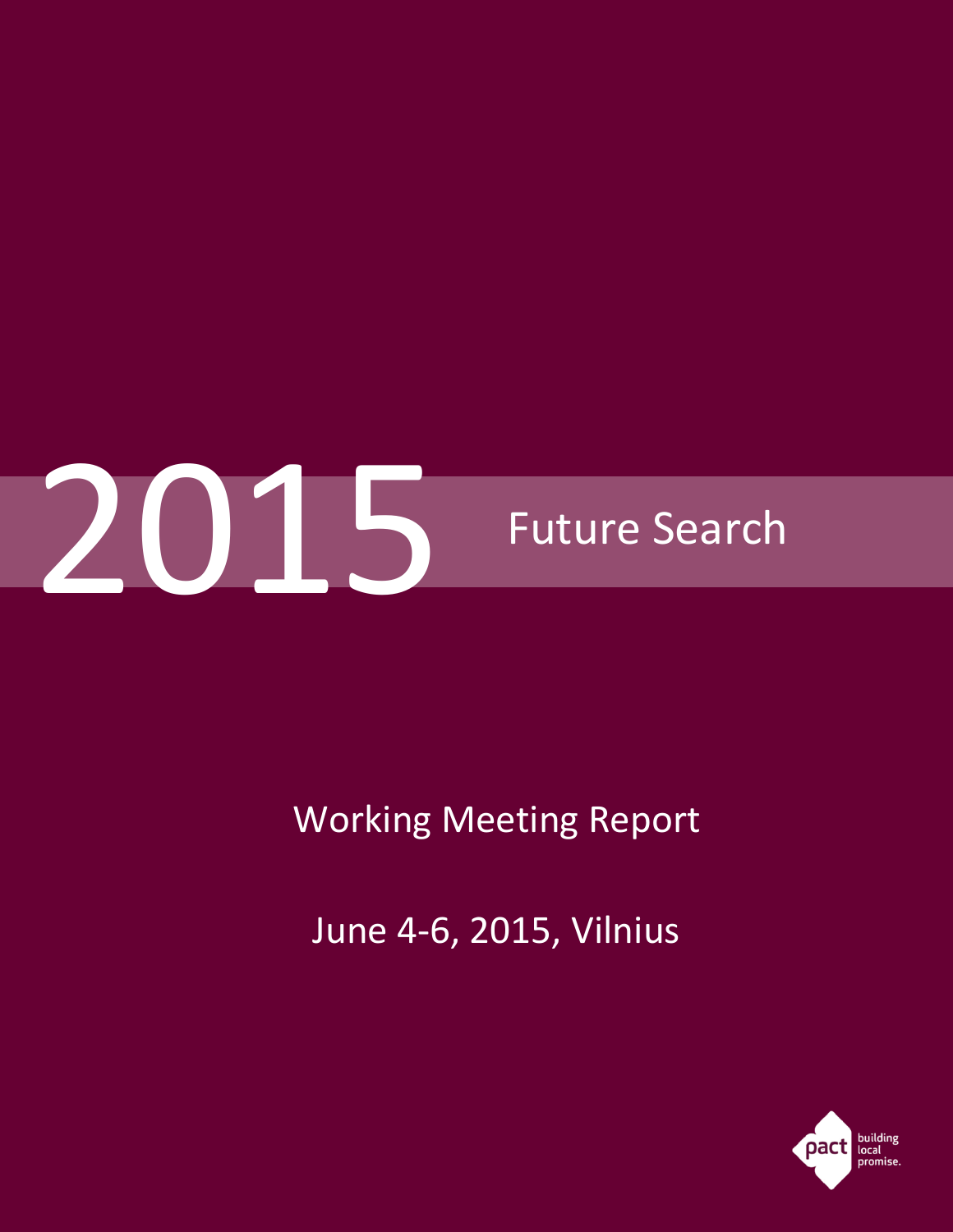# -CONTENTS

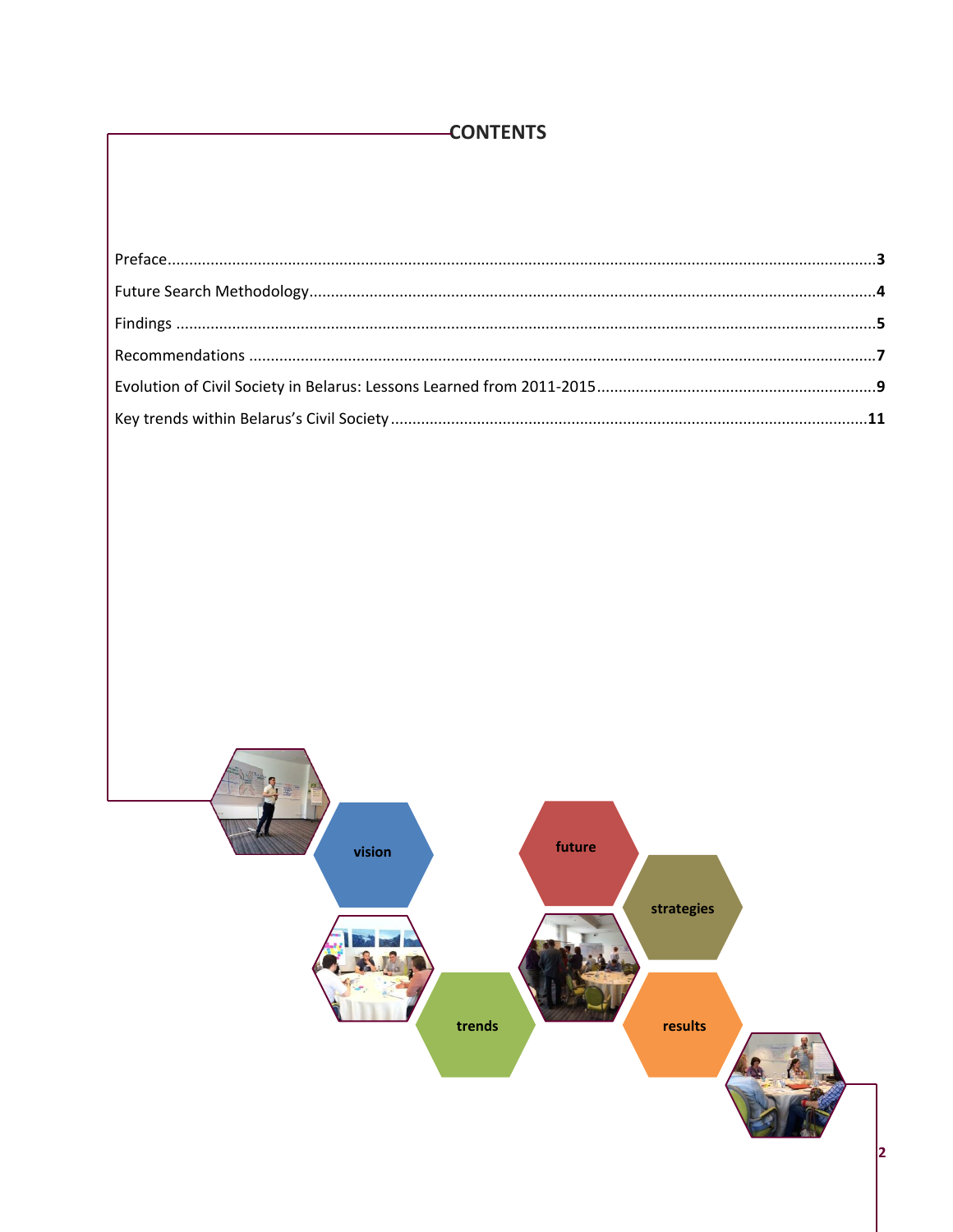# **Preface**

<span id="page-2-0"></span>1

The report contains key conclusions and observations and describes the process of the Future Search Working Meeting of the representatives of Belarus's civil society. The meeting took place from June 4 - 6, 2015 in Vilnius, Lithuania within the framework of the Belarus Reforms and Media Strengthening project (BRAMA), implemented by Pact.

Since 2006, Pact has been utilizing Future Search methodology to help identify its strategic priorities as it relates to Belarus' civil society development. The third Future Search working meeting took place in 2015, structured accordingly to the two previous formats. This report is based on the analysis of discussions among the meeting's 39 participants representing the following civil society sectors: think tanks, advocacy, civic education, youth, community development, culture, environment, capacity building, business associations, human rights and social service provision.

The structure of the report begins with a brief introduction to the Future Search methodology, and then it presents key conclusions and recommendations based on the analysis of the past and key lessons learned in relation to civil society efforts in 2011-2015 and trends in civil society organizations' (CSOs) development in Belarus. The observations and comparative analyses are extracted from the materials of three Future Search events, 2006, 2011, and 2015, and summarizes the content of group discussions at the 2015 working meeting. Conclusions and recommendations correspond to the outcomes of all three meetings, from peer review of meeting participants, and Pact's decade-long engagement with civil society of Belarus.

The report is intended for wide dissemination both in Belarus and among international implementers as to engage the maximum number of stakeholders in the discussion. The information contained herein is meant for consideration and use by any agents interested in the development of civil society in Belarus in the course of elaborating their own programs, approaches and/or plans.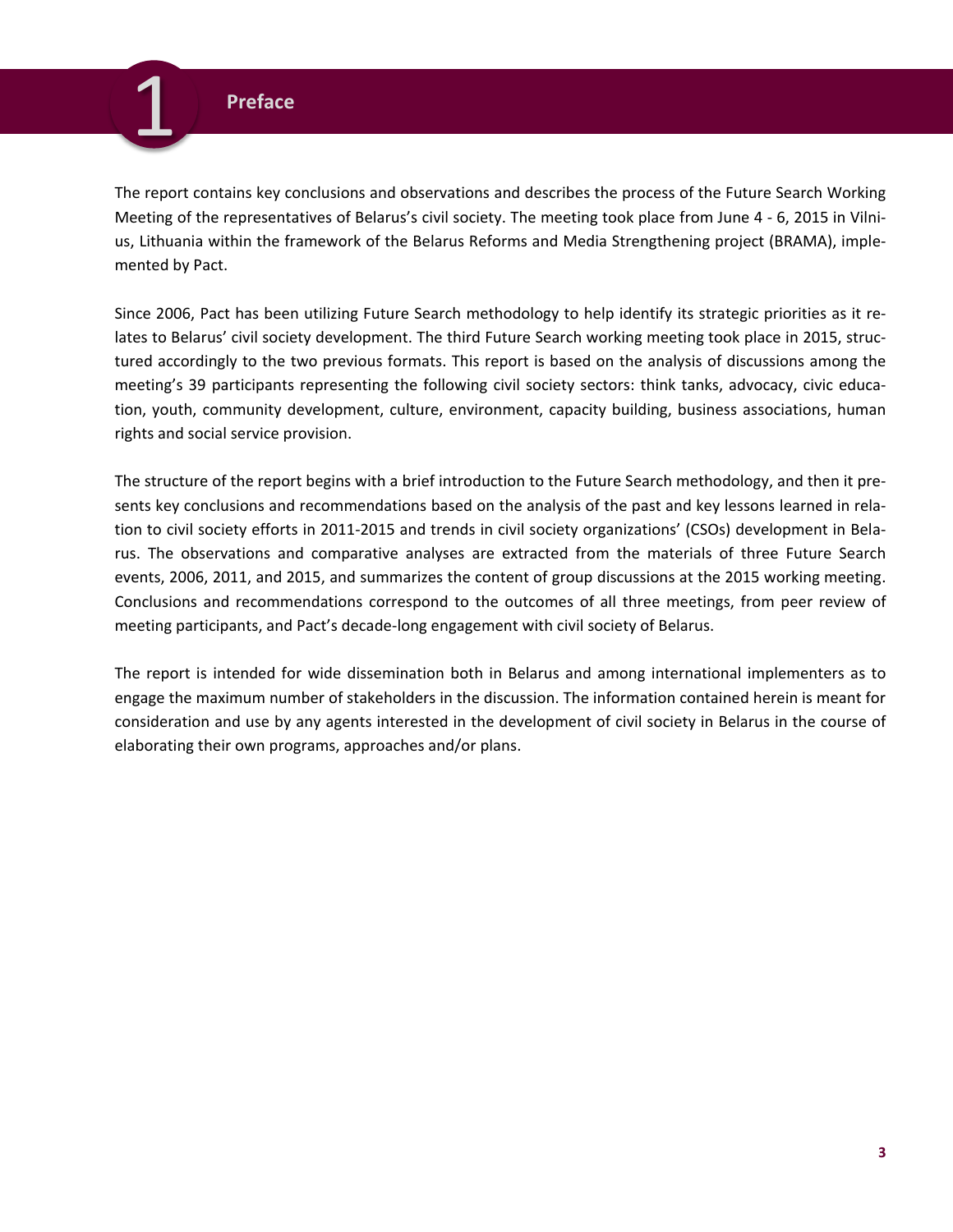# **Future Search Methodology**

<span id="page-3-0"></span>2

Future Search is the name of a three-day participatory planning meeting enabling participants to address complex situations and elaborate coordinated approaches and solutions to changing environment and potential challenges in Belarus. This technique is applied in order to structure group work and engage stakeholders allowing them to formulate a desirable future and/or realistic results for a community/organization. The Future Search methodology has been utilized by Pact to design its programs and strategies in Belarus in [2006](http://www.pactworld.org/sites/default/files/2006_Future_Search_Summary_RU.pdf) and [2011.](http://www.pactworld.org/sites/default/files/2011_Future_Search_report_RU.pdf)



The purpose of the 2015 working meeting was to forge a feasible vision of Belarusian civil society's future and possible development scenarios, including expected results as well as CSO interventions until 2020. Two external facilitators with Future Search experience in Ukraine were invited as event moderators, which ensured their neutrality and non-biased facilitation of group discussions.

The diverse composition of participants permitted a balanced and rather broad representation of various civil society sectors. The presence of the new organizations and leaders who have gained their reputation during the last couple of years testified to the renewability, progress and expansion of the third sector. Nonetheless, at times the participants' views seemed to lack polarity and obvious collision in the course of debate.

An open detailed photo report of the working meeting can be accessed [here.](https://drive.google.com/file/d/0B-tIugYt_UmEcmlaYk9xX013U3c/view)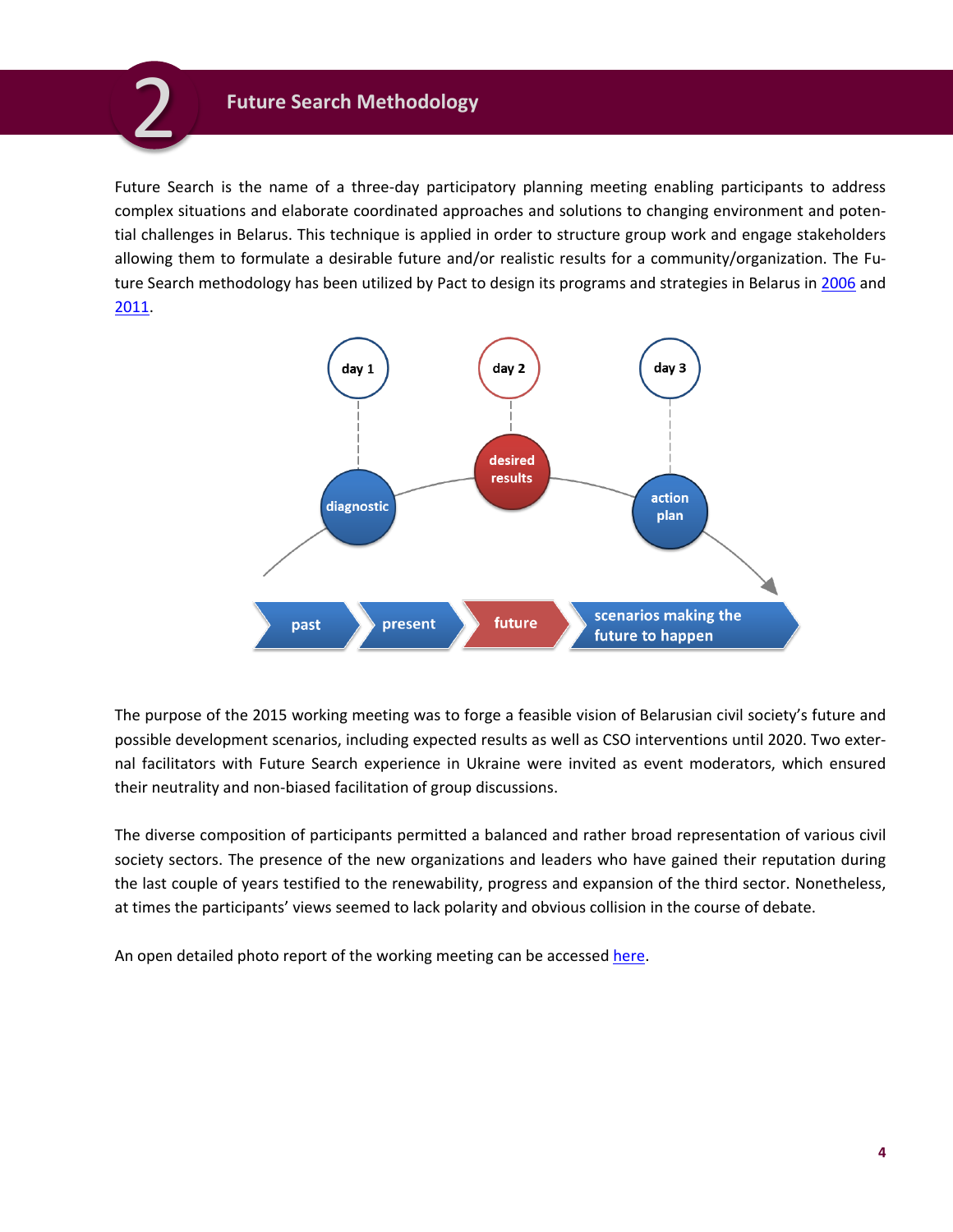# **Findings**

<span id="page-4-0"></span>3

- Despite the post-2010 crackdown on Belarusian civil society and wave of repressions, the period of 2011- 2015 has seen certain improvements. Among them includes the change of the sector's structure and the emergence of new trends of engaging new target groups and stakeholders. CSOs interpret the level of achievements differently with a dose of obvious skepticism. However, the overarching feeling of crisis and hopelessness within civil society organizations, which was observed in 2011, is no longer there.
- Major challenges which defined the sector in the past remain serious. These challenges include lack of trust towards civil society and within the civil society itself; low level of outreach and engagement of the population in CSO activities; sector's (political) polarization and slow overall progress; dwindling resources and adverse legal environment.
- The issue of trust remains the core challenge of Belarus' civil society development. On the one hand, the low level of trust towards CSOs amongst the citizenry results in weak civic activeness and participation in CSO initiatives. In fact, despite the growing CSOs' [visibility inside society,](http://www.pactworld.org/sites/default/files/BRAMA2014Final.pdf) the level of citizens' engagement remains almost invariable. On the other hand, the lack of mutual trust among civil society organizations has adverse impact on opportunities and on the efficiency of joint actions in addressing social issues and promoting public interests. Examples of successful joint work do exist, but the overall level of interaction among CSOs remains too low. At the same time, there is a new demand for knowledge (data) about the sector among CSOs, which implies a higher degree of communication, openness and cooperation inside civil society.
- CSOs manifest the need for a more open, transparent and inclusive work, as well as positive mutual linkages amongst each other. This approach is becoming the vector of the overall advancement of civil society, which is necessary, inter alia, for accessing local and international resources. Even single attempts by CSOs to become more public by increasing their presence in the media, mainstreaming of online communication tools, and holding more events open to the public, lead to the notable increase of CSOs' recognition among the population. This is the first, but nevertheless, important and necessary step towards gaining people's trust and boosting their civic participation. Existing legal, institutional and cultural restrictions and self-censorship are yet to be overcome in order to achieve the principles of transparency and openness.
- In spite of the impression of an advanced dialogue culture emerging inside Belarus' civil society (compared to 2011), civil society organizations still find it difficult to agree even on issues of no principal significance. Much resources is spent on clarifying positions and terminology, which also testifies to a low degree of inter-sectorial trust and can affect efficiency of joint actions. Simultaneously, CSOs express the need for dialogue platforms and an organizing force capable of supporting such platforms.
- Against the background of distrust inside civil society and adverse legal environment, the overall contraction of democratic practices is observed. With the changing structure of the sector, new horizontal-type forms of citizens' self-organization have become increasingly noticeable: self-organized informal groups, professional, local and online communities. They adhere to inclusive principles and seem to intuitively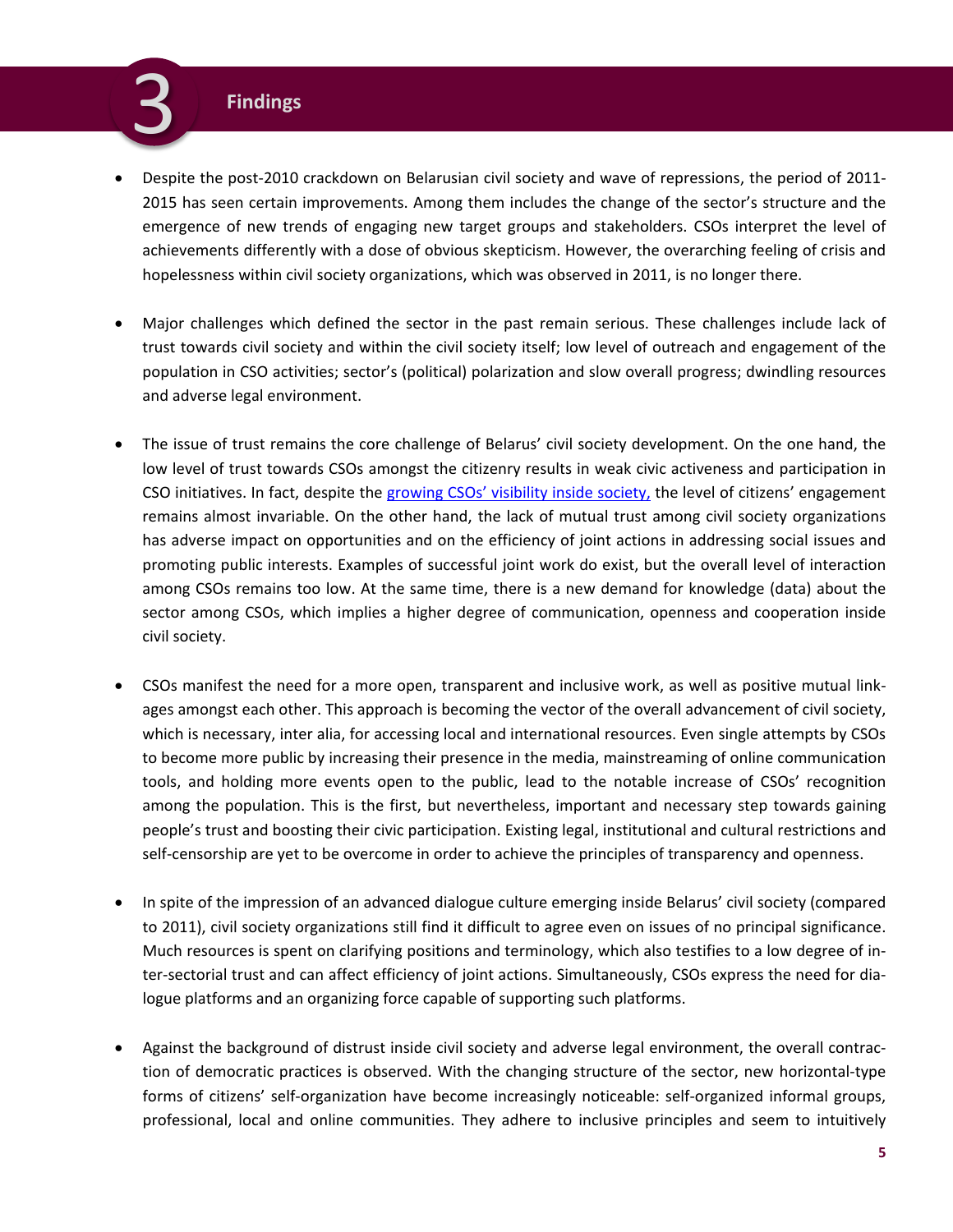master democratic practices and procedures in the course of their interventions. Meanwhile, more and more mature CSOs – long-standing sector operators enjoying established stable links with the donor community – limit their activities to those directly dependent on grant support. Moreover, they do this without fully involving target groups and communities in such efforts, bearing no responsibility before them, and gaining features of commercial implementers with their donors as key "customers". Truly democratic systems and practices of CSO management are rather an exception to the rule – many civil society organizations do not consider this as their development priority. This fact coupled with the overall insufficient CSO publicity and lack of trust towards the sector weakens civil society's capacity to promote democratic social processes and changes in the country.

- The issues of attitude towards the state, namely interaction with it per se and the forms of such interaction cause ambivalent reactions among CSOs. Some view the government (especially local authorities) as a partner or, at least, a stakeholder whose engagement is a necessary factor of fostering social change. Others continue seeing it as an "enemy" or the "evil necessity", while real interaction is either impossible or immoral. In terms of development, such a situation implies the risk of civil society's polarization, pinning labels and does not promote collaboration among CSOs towards positive change. Emergence of organizations which were established under the auspices of the state, and which compete for resources, i.e. human, financial, etc. can become another factor of civil society's polarization.
- CSOs are better at articulating their understanding of the need to actively utilize local resources and diversify their support base. Advancement of corporate social responsibility (CSR), state social contracting systems, social entrepreneurship and crowdfunding platforms has opened CSOs' access to local resources. Compared to 2011, the number of cases of attracting financial means from businesses and citizens has significantly grown. Nevertheless, the volume of local resources available to Belarusian CSOs in the foreseeable future will be insufficient to replace international technical assistance programs. Even in the presence of necessary local funding, certain CSOs will undoubtedly find it difficult to tap into it either due to their established image, legal and/or organizational status or area of work.
- CSOs' main priorities for the next five years are focused on key external and internal challenges. Thus, preservation of Belarus' independence and further upturn of demand for national identity and Belarusian and European values should become the answer to the geopolitical situation in the region. Improvement of the legal environment, including regulation of CSO activities and funding, represents an obvious (and long standing) necessary step on the way of ensuring tangible progress and sustainability of the civil society. Institutional capacity building, promotion of democratic management principles and enhancing transparency and accountability of CSOs would help guarantee trust and active participation of citizens in achieving positive change.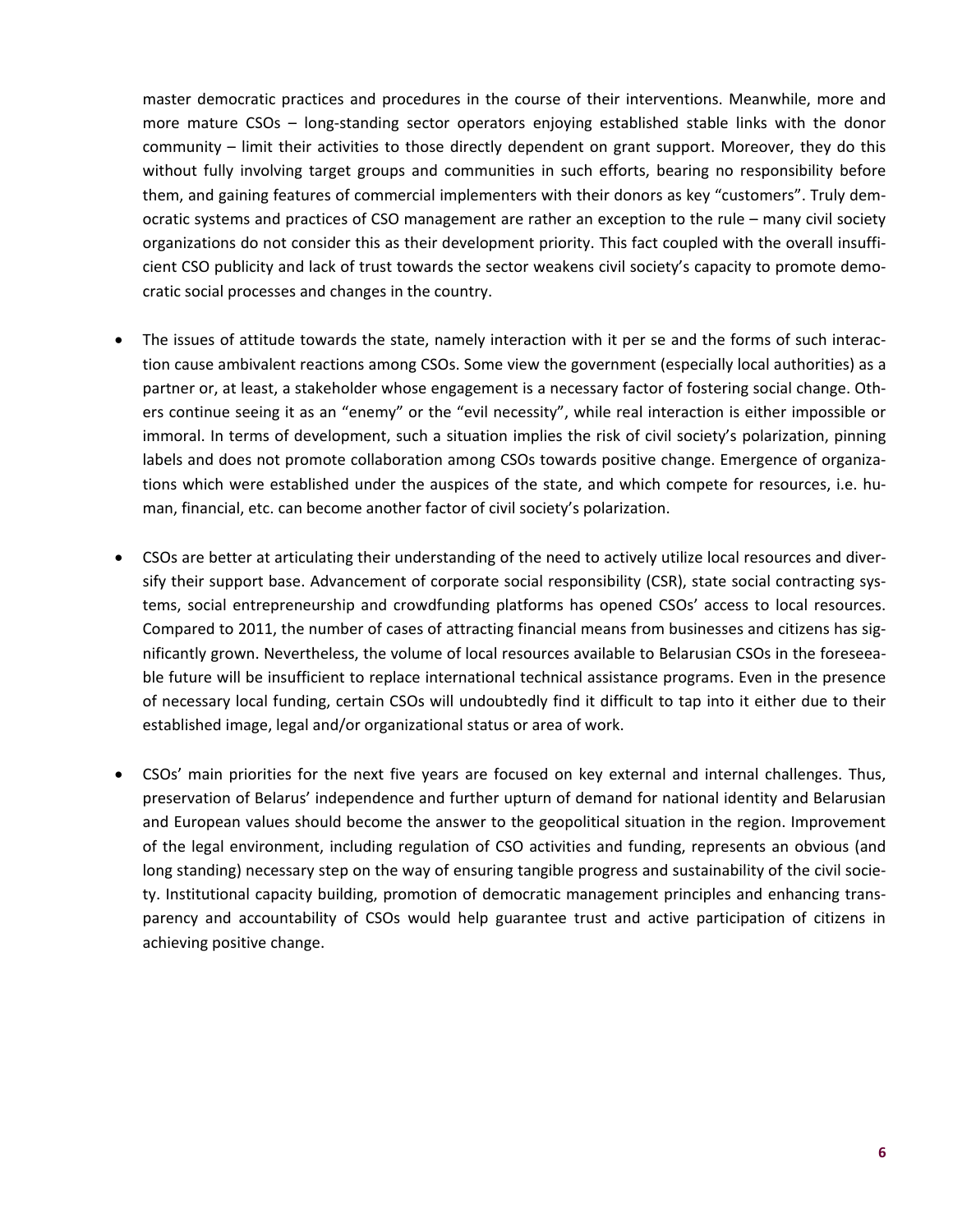<span id="page-6-0"></span>

 $\overline{a}$ 

The following key recommendations are offered to international donors and implementers of international technical assistance programs promoting the development of civil society in Belarus**<sup>1</sup>** :

- The analysis of key events within Belarus' civil society during the past five years show that key achievements and positive changes took place due to efforts of those organizations, initiatives and individuals who work inside the country. Due to objective reasons, a number of organizations and activists were compelled to work for the benefit of Belarus from abroad, and their support in the future should not be questioned. Yet, public work inside Belarus should become the focus of international aid and – with the account of security issues – reasonable effort should be made to re-integrate the emigrated organizations and/or their activities back to Belarus.
- Based on continual assessment of the internal situation and under condition of safety and security considerations, international donors and implementers should mainstream their efforts to legalize and localize funding, as well as their physical presence inside the country. Interventions aimed at supporting initiatives to de-bureaucratize Belarus' legislation on international technical assistance and foreign aid may present an important new opportunity.
- Efforts to support initiatives directed at changing the legal framework of regulating CSO activities also appear to be an important area for donor assistance. Based on past experience, priorities should be shifted from consulting CSOs on advocacy and legal issues to more effective initiatives on advocating specific modifications in the legislation promoted in a systemic, coordinated and purposeful manner by stable coalitions and/or networks of organizations in Belarus.
- Implementing activities for the benefit and with participation of target groups is an integral priority of civil society and one of the tools of shifting from paternalistic to inclusive society. International aid programs should focus on supporting initiatives in mobilizing and engaging the population, by encouraging CSOs to: a) articulate and communicate their own missions; b) define own target group and assess its needs; c) engage in open and transparent programmatic activities and create mechanisms of accountability to the target group and the society at large.
- Encouragement, promotion of openness, inclusivity and transparency of CSOs' daily activities and constructive intra-/inter-sectoral dialogue is necessary to overcome polarization and hostility. Better openness, transparency and visibility for society can be achieved by CSOs adapting corresponding internal practices and, likewise, by animating their engagement with the media.

**<sup>1</sup>** This report was drafted before the scheduled elections of the President of Belarus (October 11, 2015). The recommendations were formulated based on the situation as of summer 2015.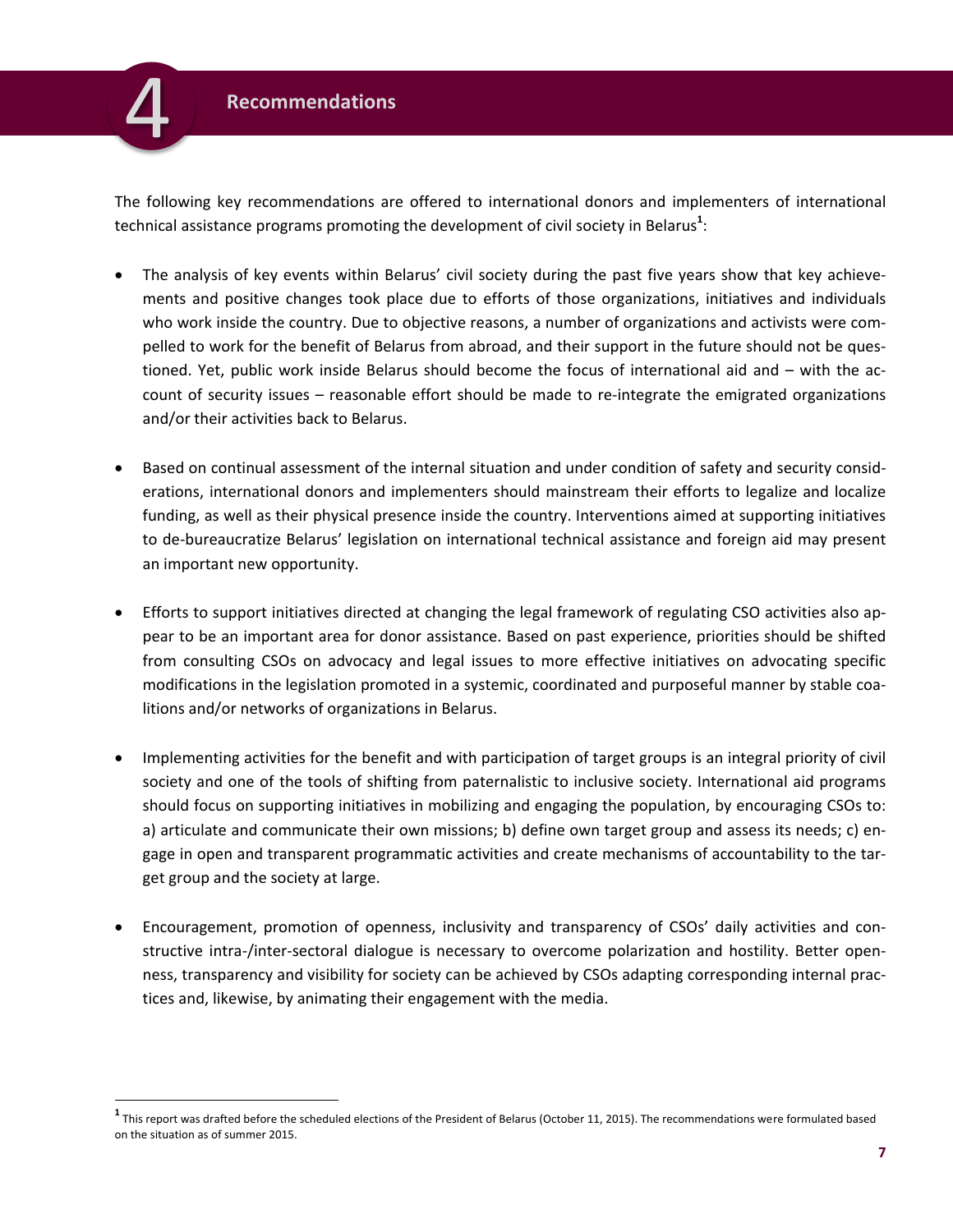- Building more trusting relationships between donors and aid recipients should be encouraged, simultaneously keeping in mind that this implies mutual accountability (vis-a-vis contractual obligations) and utilizing mechanisms to prevent conflicts of interests.
- There should be greater focus on regular intra- and inter-sectoral dialogue platforms inside the country. Such platforms would encourage active and relevant communication by sharing experiences, collaborative efforts, as well as would create the civil society's "added value".
- Civic platforms could become more effective if they support initiatives that generate new knowledge on specific sectors and on civil society as a whole. Sectoral analyses, indexes, ratings and other forms of reliable data generation on Belarus' civil society will allow CSOs to manage their own development. To this end, it appears expedient to further strengthen linkages between independent research centers and other CSOs .
- Capacity building and organizational development programs remain relevant. However, as practice shows there is a need to review and, perhaps, re-think approaches to their implementation. Currently, the role of donors and (local) consultants in the field of CSO capacity building/organizational development seems disproportionally high. In certain cases, the process itself is focused on building CSOs capacity to administer grants in compliance with their donor requirements. The lack of larger scale research yielding data and information – which could be referenced within corresponding analyses – makes it virtually impossible to estimate the level of organizational development of Belarus's civil society and efficiency of target programs. Striving towards their self-development should be the main incentive for CSOs organizational development. Such progress does not require significant financial investment and should be attainable for skillful management and staff. Capacity building should be tied to the efficiency of CSOs and their ability to better meet the needs of respective target groups and fulfill their missions, i.e. improving the quality of work and outreach. The Organizational Performance Index (OPI) tool can be used to assess the impact of organizational development programs on the performance of CSOs.
- Focus on introducing democratic principles and practices within CSO activities and structures should be an integral component of donor-assisted projects, as well as of capacity building programs. It is also clear that these measures will not suffice without the conscious demand on the side of CSOs and their commitment to becoming democratic civic institutions.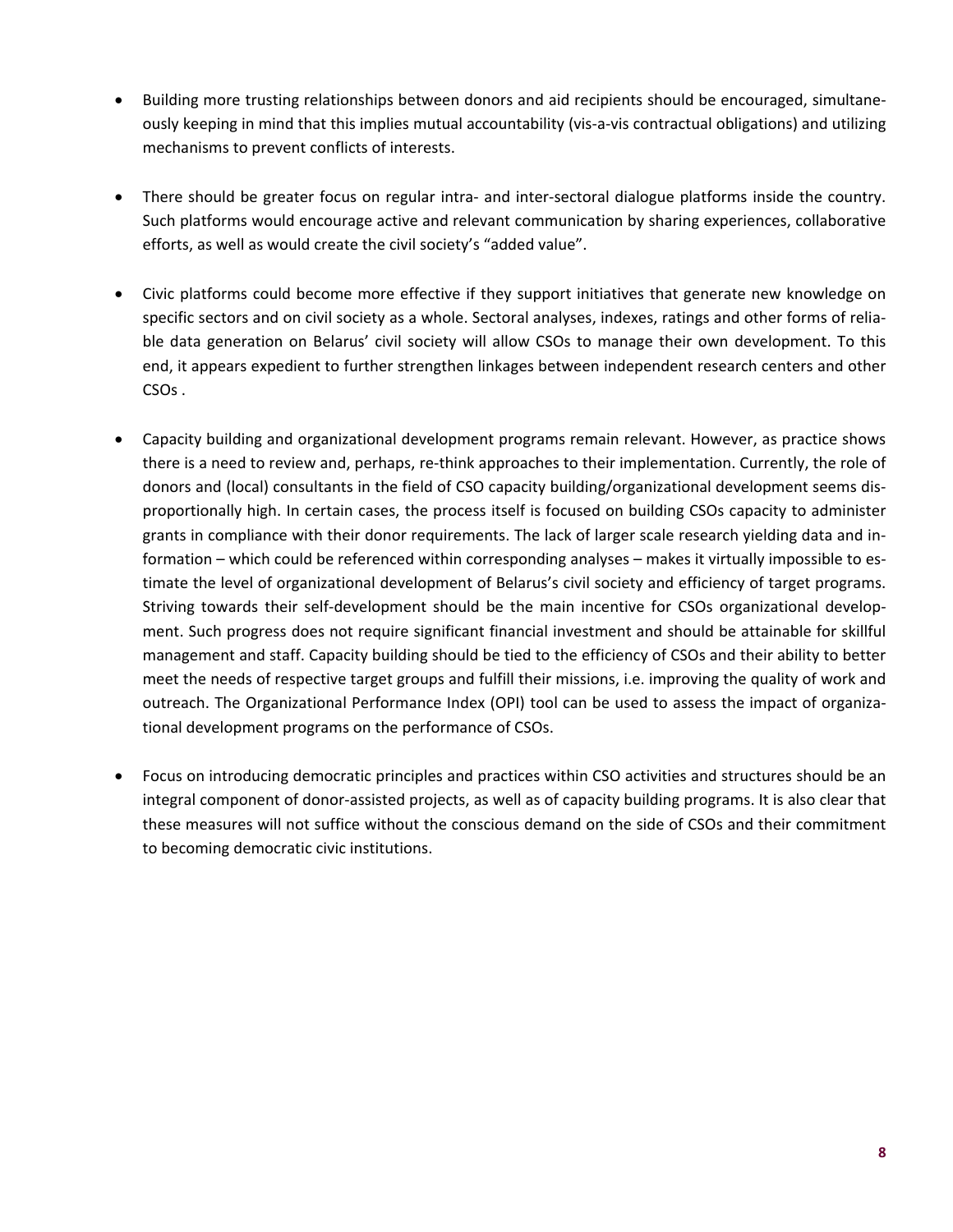The analysis of key events within the civil society in Belarus in 2011-2015 suggests that during this period of time old challenges, types of activities and approaches to civic work coexisted with new developments. These developments, described in more detail below, may be considered to have given new quality and scale to Belarusian civil society. During the last five years, Belarussian civil society has been developing in an environment of lingering adverse legal environment, politically motivated persecution, pressure on political and civic activists by authorities, and under the influence of geopolitical turmoil in the region. The three greatest challenges continue to be the lack of trust within civil society, between civil society and the population, and between civil society and government. This served as an additional factor limiting opportunities for networking, enhancing intra- and inter-sectoral linkages and outreaching to the population.

<span id="page-8-0"></span>5

The development of Belarus' civil society from 2011 to 2015 was marked by the emergence of several new phenomena, although yet noticeable or diffused. To name a few: higher recognition of CSOs among the population, emergence of successful practices and cases of interaction with the state, advancement of CSR, development of crowdsourcing and crowdfunding platforms, improved engagement with previously unengaged target groups ( e.g. the elderly), establishment of open creative platforms, and mass public activities to encourage citizens' participation and opening civic space.

A deeper analysis of more extensive data could potentially confirm the assumption that in the past five years there have been certain signs that Belarusian civil society transited to a new level. This new level is characterized by increased CSO engagement with a wider range of stakeholders and focus on ensuring direct citizens' participation via inclusive public platforms.

From the standpoint of overall quantitative and qualitative changes inside civil society, the last five years demonstrated the advent of various new organizations and initiatives, a certain expansion of direct contacts with the population and mobilization of citizenry aiming to addressing local issues (although in general the population coverage by CSOs remains rather insignificant); the emergence of new areas of engagement like urban planning), and a stronger role of social media and online tools within the framework of CSO communications. Social entrepreneurship and the demand for capacity building services has been gaining relevance among CSOs. The number of programs offering such services has been, likewise, increasing although it is still difficult to qualify and assess their outcomes. Currently, the practice of rendering capacity building services based on market mechanisms (in particular, via the Capacity Building Marketplace) did not gain wide acceptance, partly due to management challenges on the ground

In the context of steadily adverse legal environment, there continues to be politically motivated prosecutions, pressure imposed on public activists and political opposition by the authorities. These are illustrated well by [refusals to register CSOs,](http://eurobelarus.info/files/userfiles/SA-2014-kvartal-2-B.pdf) [fines imposed on reporters of independent mass media,](http://baj.by/ru/node/28298) expulsion from the country of a human rights activist [Elena Tonkacheva,](http://www.lawtrend.org/expulsion/spravochnaya-informatsiya-o-vysylke-eleny-tonkachevoj-iz-respubliki-belarus-ot-17-11-2014) complicated bureaucratic and rigid procedures of CSOs [state reg](http://eurobelarus.info/news/society/2014/02/14/ol-ga-smolyanko-2013-god-stal-samym-neproduktivnym-dlya-registratsii-nko-v-belarusi-za-vosem-let.html)[istration](http://eurobelarus.info/news/society/2014/02/14/ol-ga-smolyanko-2013-god-stal-samym-neproduktivnym-dlya-registratsii-nko-v-belarusi-za-vosem-let.html) and difficulties of registering international technical assistance programs and foreign aid. These factors were the reasons of establishing and/or registering Belarusian CSOs abroad and emigration of civil lead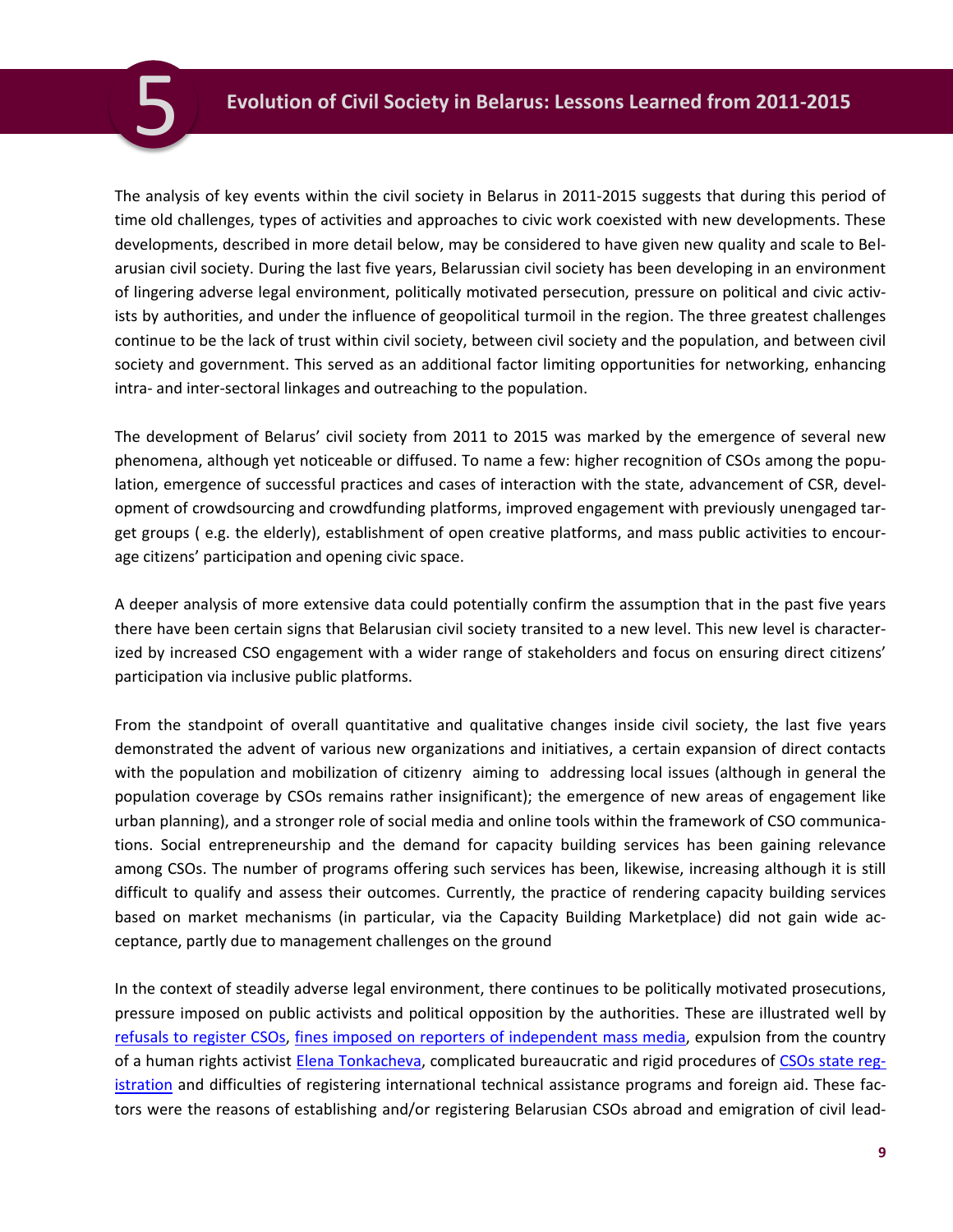ers. Meanwhile, a recent overall recession of repression is observed. In August 2015, the last six political prisoners, including a former presidential candidate Mikalai Statkevich, were [released.](http://humanrightshouse.org/Articles/21127.html) Also, certain initiatives to de-bureaucratize the legal framework regulating international technical and foreign aid have taken place based on the request of the Council of Ministers. That led to the adoption of the relevant [Resolution](http://www.belta.by/economics/view/v-belarusi-vnedrjaetsja-printsip-odnogo-okna-dlja-vseh-proektov-mezhdunarodnoj-tehnicheskoj-pomoschi-150120-2015) in July 2015 of the Council of Ministers that introduces a coordination council of state agencies, public associations and donors, which reduces the number and the terms of review of paperwork to register such assistance, etc. However, these examples cannot be considered a systemic improvement of the legal environment for civil society since the government's control over CSO activities remains strong.

Despite the ongoing pressure, there is a growing understanding within the civil society of the potential of interacting with the state. In 2015, multiple CSOs managed to utilize opportunities for a productive communication with government authorities and public agencies within the framework of addressing social issues and responding to population's needs. In particular, the themes and niches where interaction with the state has become more open and safe include the social sphere, culture, CSR, urban planning, environment, and economic initiatives. Within these areas, there have been regular contacts between CSOs and the state, both willing to exert constructive influence over existing policies.

In the course of discussing the lessons learned, the Future Search participants repeatedly referred to the increased relevance of the concept of "trust" with civil society. Various research focusing on this issue executed in Belarus at different times and by different agencies share a similar conclusion. For example, based on the [IISEPS 2002](http://iiseps.org/old/112-02-03.html) and [SATIO 2014](http://www.satio.by/publications/researches/243.html) surveys, Belarusians are rather suspicious and largely tend not to trust anybody. Along with infrastructural restrictions (small number of venues, platforms, forums, etc.), the mistrust present inside civil society curbs the likelihood of networking, intra- and inter-sectorial linkages, and better outreach to the population. The lack of trust towards civil society organizations among the people of the country can be a result of their low engagement in CSO activities i.e. citizens may possess theoretical knowledge of the civil society work but lack experience of direct personal participation.

The conflict in Ukraine was one of the key events recently that influenced the progress of civil society in Belarus. On the one hand, the Belarus government has exploited the situation looking for new common grounds with the West, and on the other, the conflict has fostered polarization of the Belarusians. It has affected their engagement and political expectations and forces CSOs to design new programs (media literacy, refugee issues, national/cultural identity).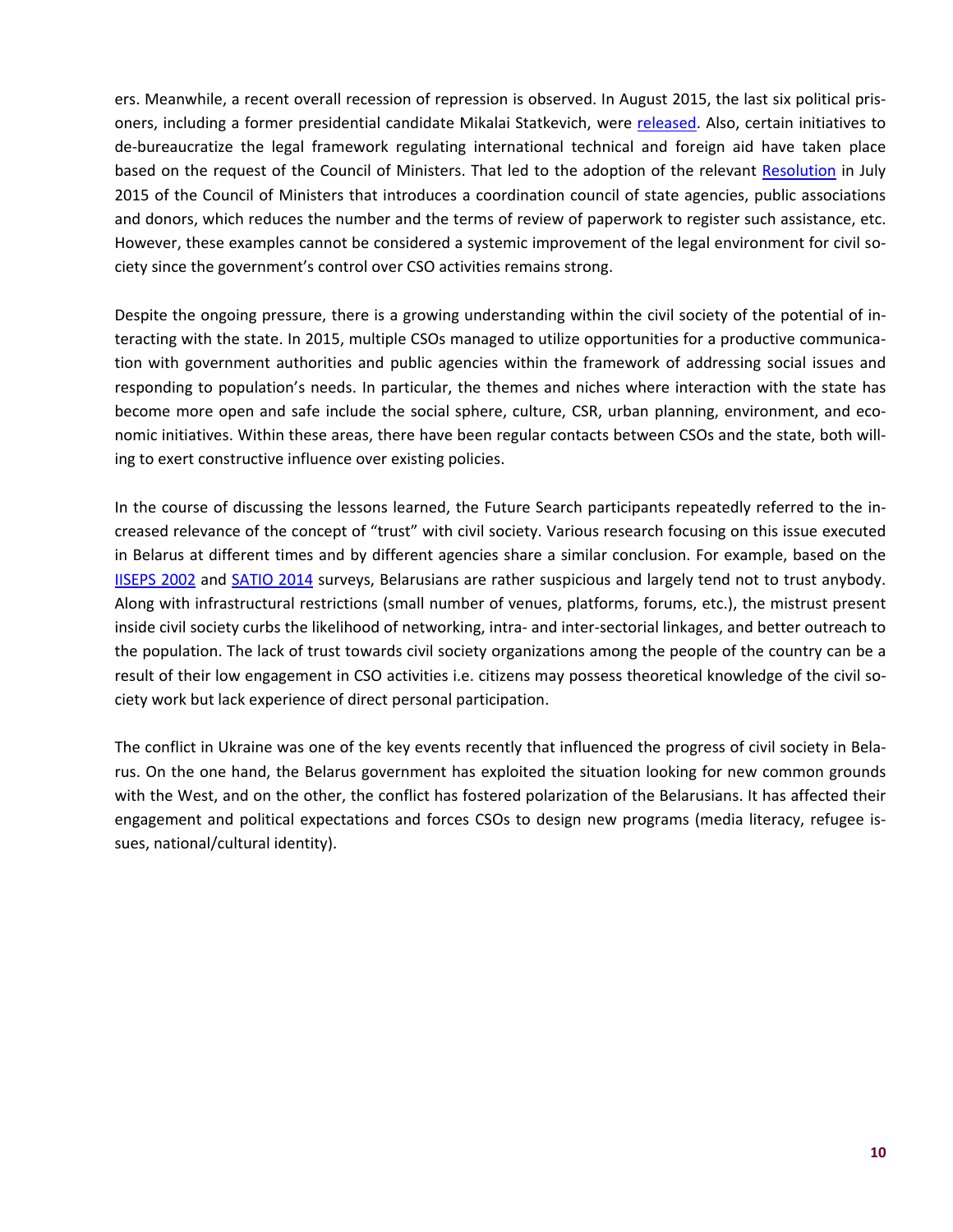<span id="page-10-0"></span>

During the working meeting, participants identified several trends with ongoing or potential impact on the development of civil society in Belarus. Although some of them are rather a description of the current reality or existing challenges, the most important points of this discussion are presented below.



#### **Changes in the sector structure**

#### **а) New forms of civil self-organization**

The change in the sector's structure is perhaps the most important trend in Belarus' civil society. Along with traditional membership-based pro-democratic organizations, service organizations and public associations, novel [forms of citizens' sel](https://docs.google.com/spreadsheets/d/17yv-_QrUcIn53uFQNwTBDyaZsehx7WCNj-4d5u58Z8A/edit?pli=1#gid=4)f-organization and civil engagement such as non-institutionalized, self-organized informal groups and professional, local and online communities, are gaining ground. Their distinctive feature is their pragmatic orientation on satisfying own interests and self-fulfillment. Possibly, due to the reason of such groups focusing on themselves as opposed to generating certain public benefits, their operation proves that donor financial support of civil initiatives is not always necessary. Simultaneously, such groups often initiate resolution of wider-scale urgent socially significant issues, like improving local infrastructure, generating opportunities for public discussion and dialogue with the state, influencing public opinion, ensuring civil participation, encouraging volunteer work and patronage, etc.

## **b) Formalization of CSOs as establishments<sup>2</sup> and entities registered abroad**

Restrictive legislation and legal practices bring about a continual tendency of Belarusian CSOs registering abroad and "establishmentization" of civil society. The term "establishmentatization" refers to a situation when the growing number of CSOs is registered as non-commercial in the form of establishments, which are owned and controlled exclusively by the founders. The founders are accountable only to themselves and may lack motivation, commitment and mechanisms to develop democratic governance systems. There is also a risk that such legal form as establishment may further increase the gap between the CSO and its target groups.

#### **c) Overwhelming "CSO-cracy"**

 $\overline{a}$ 

Membership-based organizations cease to be the sole, traditional, and popular form of civil platforms. Instead of being incorporated in and working on behalf of a specific organization, active citizens oftentimes prefer to actualize their initiatives as part of various self-organized groups. The reasons for that range from: the availability of various forms and platforms for civil engagement, and the lack of trust towards CSOs, and the bureaucratization of traditional CSOs. The process of the establishment of "CSO-cracy" is becoming increasingly noticeable within the civil sector. It manifests itself in the growing number of professionalized service organizations, with vertical organizational structures. Often times with long term expertise based on serving donors, while frequently lacking a defined target group and obvious demand for their product within society.

**<sup>2</sup>** Note: An "establishment" is one of legal forms of CSO registration in Belarus, which does not require membership or other forms of citizens' affiliation. An establishment can be founded by a single person.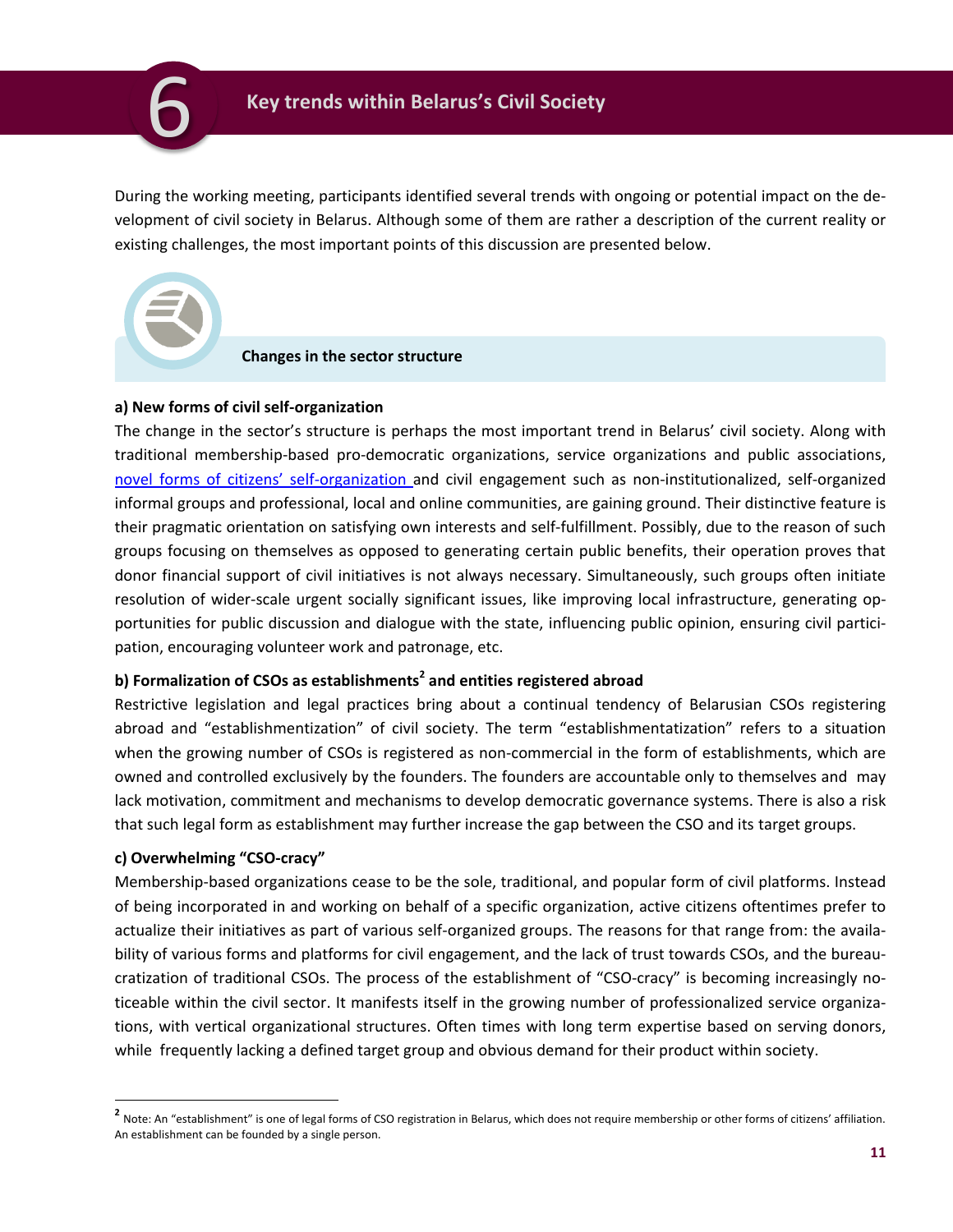

## **Adaptability of CSOs becomes the key sector development factor**

Civil society thematic sectors are undergoing manifested changes in its approaches and principles of interacting with stakeholders and partners. They have introduced new forms and methods of work as well as focus shift.

The major factors behind the changes within the civil society include:

- change of the overall sector structure, appearance of new actors and changing alignment of forces inside and outside the sector;
- decreasing available resources due to the budget cuts, declining interest among international donors;
- preservation of adverse legal conditions for civil society; and
- changing local, regional and global contexts.

Various sectors develop differently with a varying degree of intensity and depth. Some act as innovators and trendsetters as to practical application of novel ideas. They demonstrate their ability to expand the pool of their supporters who adopt their interventions from a range of sources. Other organizations continue to carry out the same activities over many years with outcomes that are poorly investigated and unknown.

The cultural sector has accumulated innovations, techniques and individuals who have contributed to the increasing social demand for national identity. The human rights sector has shown a shift towards economic and social rights demanded by the society. The environmental sector demonstrates enhanced networking, including joint campaigns. In the recent years, the quantity and visibility of organizations engaged in animal protection has increased. Impressive youth programs are hard to find, yet the startup movement, on the contrary, is on the rise. The civic education sector may potentially develop due to the crisis of formal education and Belarus' accession to the Bologna system. Simultaneously, the sector's minimal outreach capacity undermines the influence and potential of civic education programs on the population. It should be noted, that the issue of poor outreach to constituencies is relevant for civil society in general. Its underlying causes may include the vertical structure, and closed character of many CSOs and CSO focus on competing for donor resources. This implies competition among CSOs and is curbing the expansion of horizontal linkages, cooperation and improvement of coverage. The crisis in the gender sector is associated with the low interest of the state and donors, although the question about the reasons of such reduced interest of key stakeholders towards the theme remains open.

The overall status of the civil society sector, stagnation and/or regress, depend on the ability of respective CSOs to adapt to changes and self-transform. The objectives for CSOs to adapt n activities within today's new environment include:

- increasing openness and transparency in interactions with society;
- building up trust towards CSOs;
- strengthening local support;
- enhancing linkages with all stakeholders and agents; and
- giving greater focus on the needs of target groups, society as a whole, and national development priorities.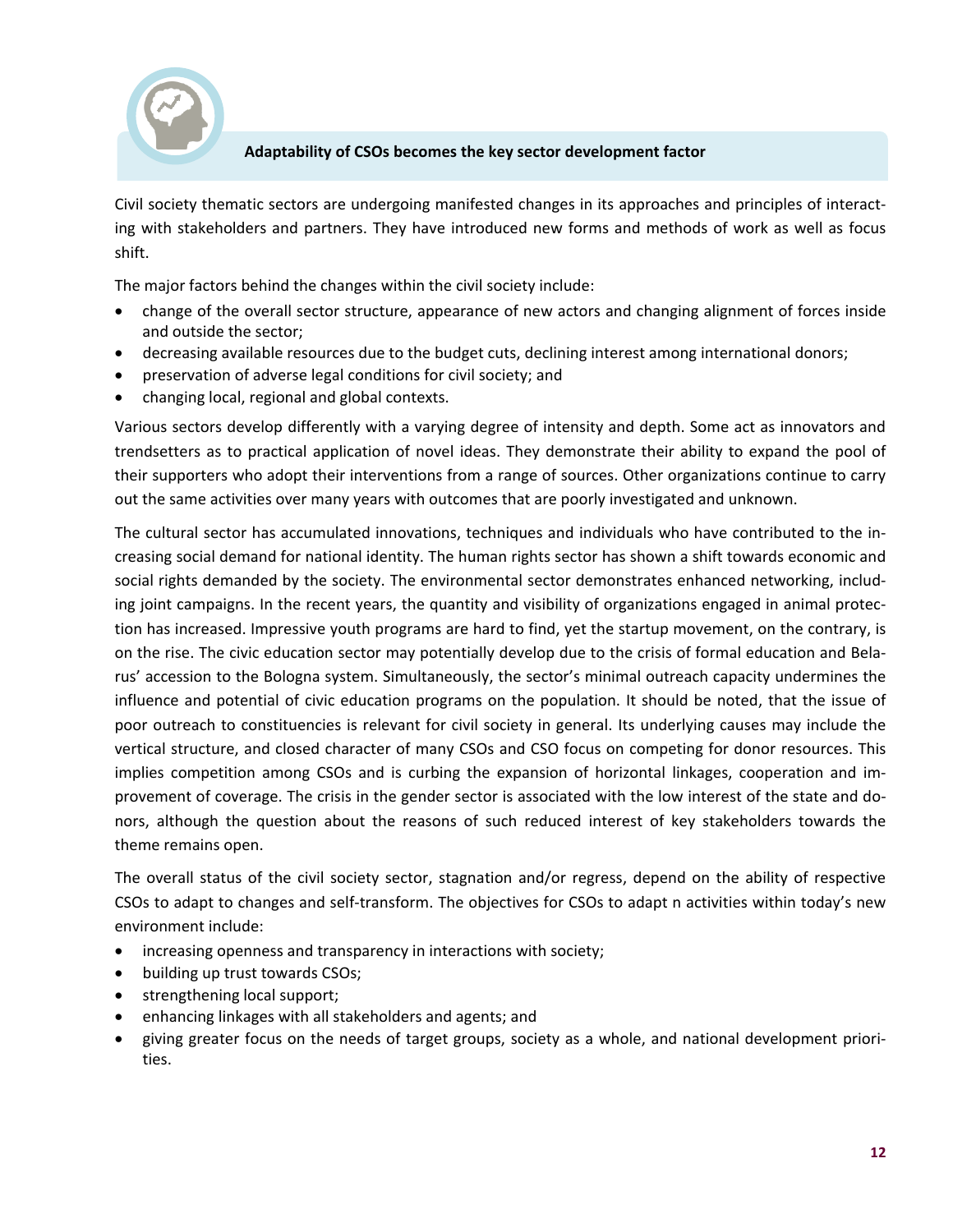

#### **Polarization of civil society**

There are regular discussions within civil society of the joint vision and coordinated role of CSOs within the Belarusian society, including the issues of CSO consolidation, CSO functions and principles of interaction with the population and the state. The opinions voiced during such discussions, including within the National Platform of the Eastern Partnership Civil Society Forum, speak for the existence of a number of opposing "camps" inside civil society. There are the self-declared pro-democratic and assumed pro-state organizations, so-called expert national-level organizations and underdeveloped local (grassroots) initiatives, social and politicized activists, young/innovative and conservative "old-school" organizations, and the "friends" and "foes". Such delimitation might be caused by the long on-going stereotypes, mistrust and competition among CSOs. Considering that Belarusian society is rather polarized, for example, is based on either strong [pro-European or pro-](http://www.iiseps.org/analitica/559)[Russian bias,](http://www.iiseps.org/analitica/559) civil society polarization reflects this tendency, which, in turn, significantly influences the ability of the sector to hold a constructive dialogue, consolidate, and progress.

The ongoing economic crisis in Belarus forces the government to consider CSOs as tools to attract foreign financial assistance into the country. This leads to liberalization of legislation regulating foreign aid, and at the same time, the state pushes CSOs away from foreign resources by a) implementing direct contacts with large international donors/aid implementers at ministerial and department levels; b) selective inclusion of loyal CSOs in joint international projects implemented with state participation and by that demonstrating "civil engagement" to foreign partners; and c) establishing agents similar to CSOs to channel foreign aid money. This practice creates the threat of a growing perception of the state not as a key stakeholder, but rather a competitor for donor resources, and may promote further polarization of the civil society. Pinning labels and segregation into camps of "our guys" versus "your guys" are being avoided. Strategically, this trend will reduce the efficiency and sustainability of the civil society and cast doubt on the value system.



#### **Demand for capacity building services**

The last couple of years demonstrated an [increasing demand](https://drive.google.com/file/d/0B-tIugYt_UmEZHdZQ1VmRmt3dE0/view) for organizational development services. The question remains whether this is dictated by internal development needs of CSOs, inspired by donors, fostered by the progress of capacity building programs and/or the level of CSO development, sufficiency of target resources, CSO commitment to its own organizational development, attitude towards and the role of foreign donors in capacity building, timeframe of assessing programs' performance. In Belarus, there are no openly accessible and complete datasets that would allow to evaluate the performance of CSO development and capacity building programs. Several meeting participants expressed the opinion that the annual [CSO Sustainabil](https://www.usaid.gov/sites/default/files/documents/1863/CSOSI-Report-FINAL-7-2-15.pdf)[ity Index](https://www.usaid.gov/sites/default/files/documents/1863/CSOSI-Report-FINAL-7-2-15.pdf) produced at USAID's request can be fully considered a valid source of such data. Being one of few (if not the only) available tool allowing to track progress in the development of Belarus's civil society during the last 15 years it, unfortunately, does not investigate all possible dimensions and processes within civil society. Further the Index is not solely intended to assess the level of CSO organizational development.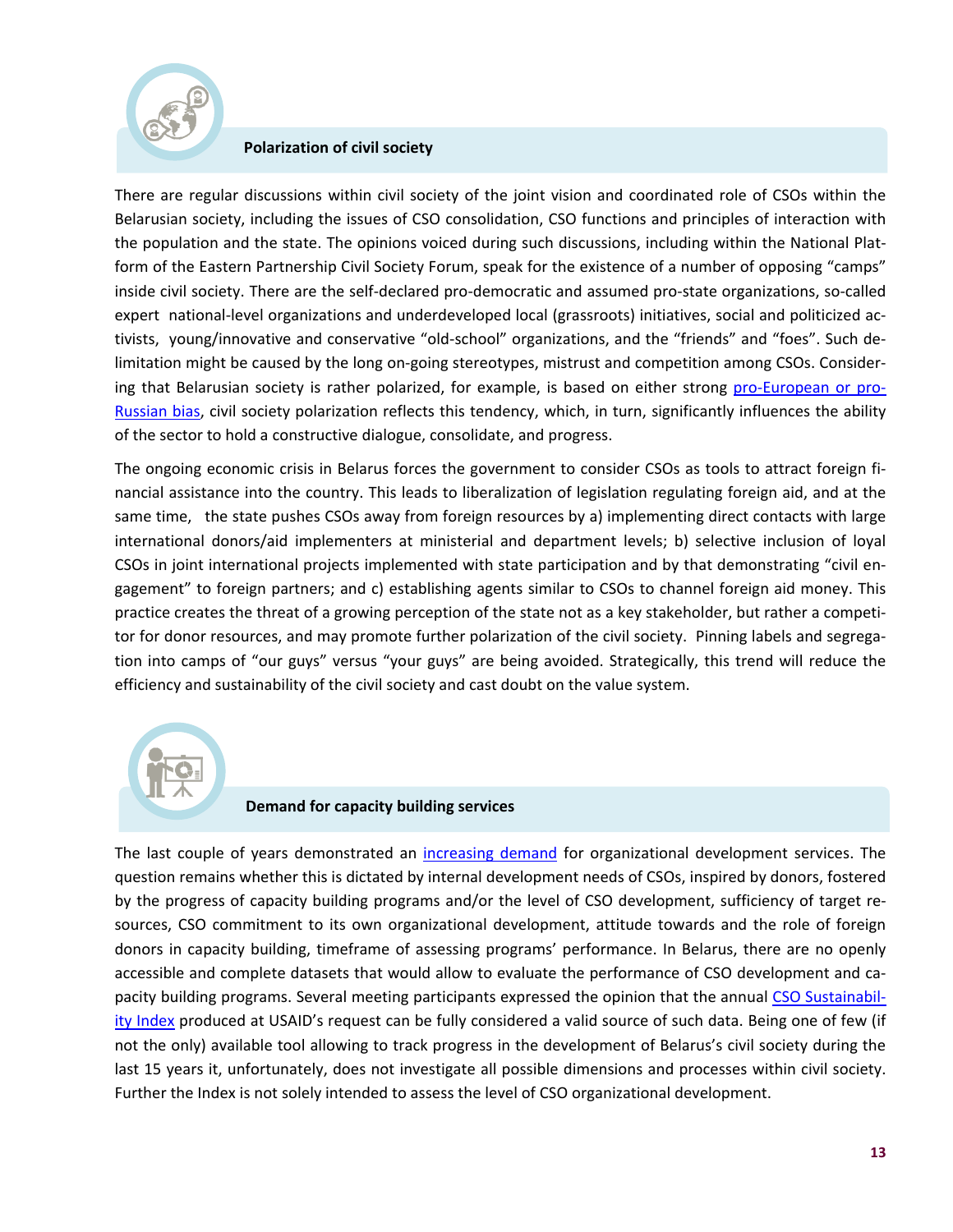

## **Increasing relevance of and demand for research focusing on sector development**

The civil society of Belarus is neither homogeneous nor monolithic. It consists of several more or less specific thematic areas of varying level of development. Investigation and comprehension of the processes taking place inside these areas, identification of respective current challenges and development prospects require a targeted approach and a relevant methodology. However, they all share a problem characterizing both individual sectors and the civil society as a whole – lack of self-awareness.

There is still no systemic linkage between the "thinkers" and the "doers", i.e. no regular interaction between think tanks and other civil society agents directly contacting the people. The question of who is supposed to initiate such interactions remains unaddressed. Currently, the mutual interest of key sector actors in a deeper investigation of pertinent issues and context in which they operate<sup>3</sup> is growing. Although only [single CSOs](http://oeec.by/ekspertyza/sektarny-analiz) have tried to resolve sector development issues in an integrated manner. Better interaction between "thinkers" and "doers" would allow to more precisely identify development trends of individual civil sector areas as well as evaluate their performance against the context of national development needs.

## **Reducing international donor funding available to Belarusian CSOs**

The resources of international donors and the volume of foreign technical aid in the development sector targeting Belarus [have been shrinking.](http://www.oecd.org/dac/stats/) This may be caused by the insufficient progress demonstrated both by the state and civil society, steadiness of the Belarusian political and government system as well as inability of political opposition and CSOs to democratize the society, and re-direction of resources to Ukraine.

Among other things, the situation leads to the increasing role of local resources, i.e. not only local-based financial means but also intellectual, technical and human resources available to the population and stakeholders. The relevance of utilizing local resources has been also growing thanks to the development of crowdsourcing and crowdfunding platforms, the strengthening the role of business in funding social projects, and the use of state contracting mechanisms. However, attraction of local resources is not possible and/or desirable for all CSOs. For example, it is difficult for human rights organizations to absorb local budget means and remain independent. Besides, the critical condition of the national economy may constrain opportunities of attracting local funding.

In any case, complete re-orientation of CSOs towards local resources is difficult to expect. Diversification of sources and reinforcing mutually advantageous partnerships with key stakeholders and organizations will remain, perhaps, the most effective approach of mobilizing financial resources.

 $\overline{a}$ 

<sup>&</sup>lt;sup>3</sup> For example, studies of <u>CSR</u> sector; <u>youth policy</u> or <u>environmental</u> issues